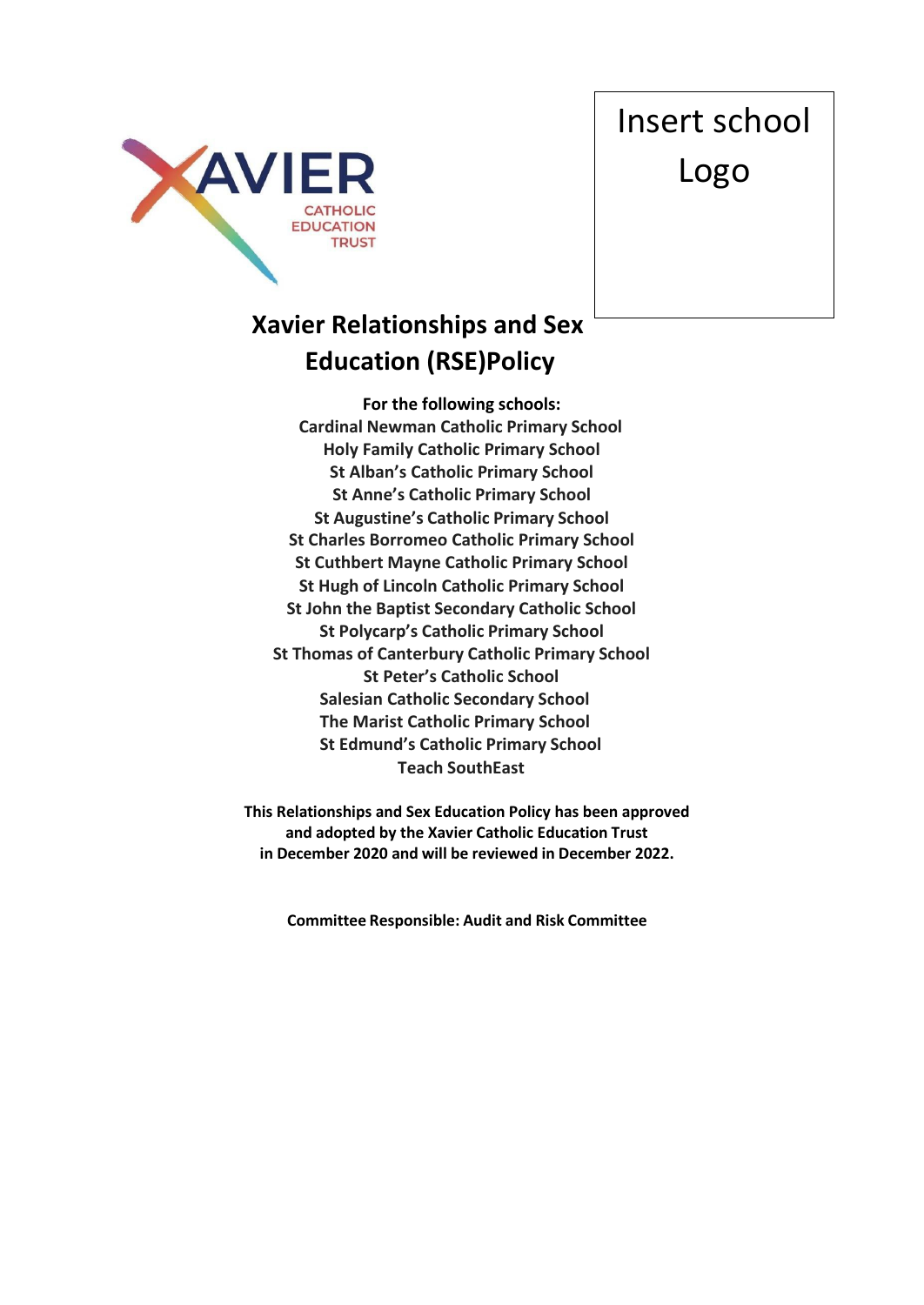# *Each school in the Xavier Catholic Education Trust will have its own version of this policy on their websites*

#### **Xavier Catholic Education Trust Mission Statement**

Our mission is to provide an outstanding Catholic education for all the children in our schools. We will follow the example and teachings of Christ and everything we do will be inspired by gospel values. We will strive for excellence in all areas of our work and cherish every child in our care.

#### **School Mission Statement**

Insert school Mission Statement

#### **Describe any consultation that has taken place**

Examples would be:

- pupil focus groups/school council
- questionnaires to parents/carers, any meetings etc.
- review of RSE curriculum content with staff and pupils
- consultation with wider school community e.g. school nurse consultation with school governors

#### **Dissemination**

The policy will be given to all members of the Xavier Trust Board, Local Governing Committee, and all members of staff. Copies of the document will be available to all parents through the school's website, the Xavier Trust's website and a copy is available in the school office.

#### **Defining Relationship and Sex Education**

The DfE guidance states that "children and young people need to know how to be safe and healthy, and how to manage their academic, personal and social lives in a positive way"<sup>1</sup>. It is about the development of the pupil's knowledge and understanding of her or him as a sexual being, about what it means to be fully human, called to live in right relationships with self and others and being enabled to make moral decisions in conscience. In primary schools the focus should be on "teaching the fundamental building blocks and characteristics of positive relationships, with particular reference to friendships, family relationships, and relationships with other children and with adults."<sup>2</sup> This would include the topics of families and the people of who care for me, caring friendships, respectful relationships, online relationships and being safe. In Secondary schools RSE should "give young people the information they need to help them develop healthy, nurturing

<span id="page-1-1"></span><span id="page-1-0"></span><sup>1</sup> Relationships Education, Relationships and Sex Education (RSE) and Health Education:Statutory guidance for governing bodies, proprietors, headteachers, principals, senior leadership teams, teachers, Page 4 <sup>2</sup> Relationships Education, Relationships and Sex Education (RSE) and Health Education:Statutory guidance for governing bodies, proprietors, headteachers, principals, senior leadership teams, teachers, Page 19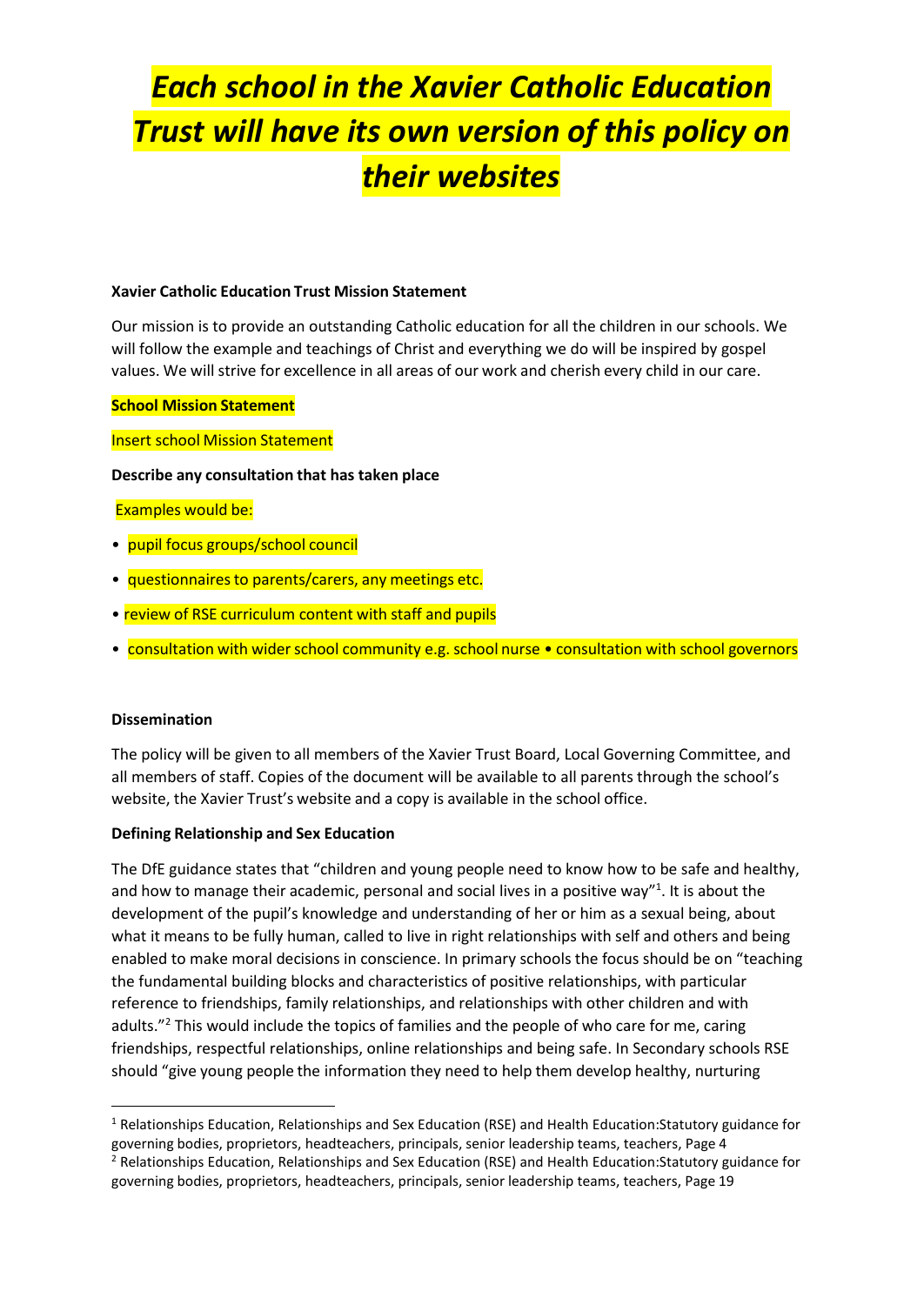relationships of all kinds, not just intimate relationships. It should enable them to know what a healthy relationship looks like and what makes a good friend, a good colleague and a successful marriage or other type of committed relationship. It should also cover contraception, developing intimate relationships and resisting pressure to have sex (and not applying pressure)."<sup>3</sup>

# **Statutory Curriculum Requirements**

We are legally required to teach those aspects of RSE which are statutory parts of National Curriculum Science.

However, the reasons for our inclusion of RSE go further.

# **Rationale**

'I HAVE COME THAT YOU MIGHT HAVE LIFE AND HAVE IT TO THE FULL' (Jn.10.10)

We are involved in relationships and sex education precisely because of our Christian beliefs about God and about the human person. The belief in the unique dignity of the human person made in the image and likeness of God underpins the approach to all education in a Catholic school. Our approach to RSE therefore is rooted in the Catholic Church's teaching of the human person and presented in a positive framework of Christian ideals.

At the heart of the Christian life is the Trinity: Father, Son and Spirit in communion, united in loving relationship and embracing all people and all creation. As a consequence of the Christian belief that we are made in the image and likeness of God, gender and sexuality are seen as God's gift, reflect God's beauty, and share in the divine creativity. RSE therefore, will be placed firmly within the context of relationship, as it is there that sexuality grows and develops.

Following the guidance of the Bishops of England and Wales and as advocated by the DfE (and the Welsh Assembly Government) RSE will be firmly embedded in the PSHE framework as it is concerned with nurturing human wholeness and integral to the physical, spiritual, emotional, moral, social and intellectual development of pupils. It is centred on Christ's vision of being human as good news and will be positive and prudent, showing the potential for development while enabling the dangers and risks involved to be understood and appreciated.

All RSE will be in accordance with the Church's moral teaching. It will emphasise the central importance of marriage and the family whilst acknowledging that all pupils have a fundamental right to have their life respected whatever household they come from and support will be provided to help pupils deal with different sets of values. It will also prepare pupils for life in modern Britain.

#### **Values and Virtues**

Our programme enshrines Catholic values relating to the importance of stable relationships, marriage and family life. It also promotes those virtues, which are essential in responding to the God's call to love others with a proper respect for their dignity and the dignity of the human body. The following virtues will be explicitly explored and promoted: faithfulness, fruitfulness, chastity, integrity, prudence, mercy, and compassion.

#### **Aim of Relationship and Sex Education and the Mission Statement**

<span id="page-2-0"></span><sup>&</sup>lt;sup>3</sup> Relationships Education, Relationships and Sex Education (RSE) and Health Education: Statutory guidance for governing bodies, proprietors, headteachers, principals, senior leadership teams, teachers, Page 25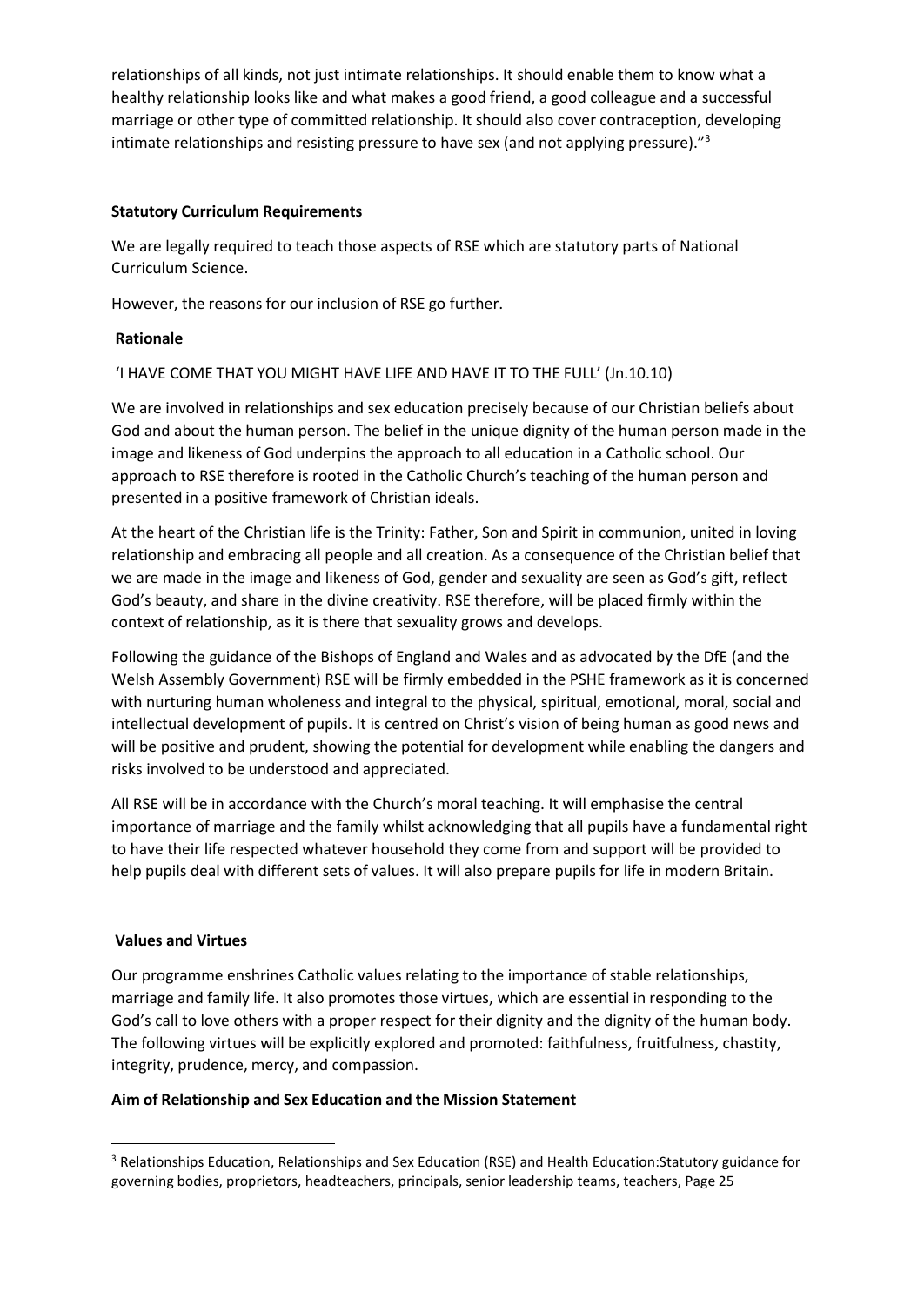Our mission statement commits us to the education of the whole child (spiritual, physical, intellectual, moral, social, cultural, emotional) and we believe that RSE is an integral part of this education. Furthermore, our school aims state that we will endeavour to raise pupils' self-esteem, help them to grow in knowledge and understanding, recognise the value of all persons and develop caring and sensitive attitudes. It is in this context that we commit ourselves:

In partnership with parents, to provide children and young people with a "positive and prudent sexual education<sup>["4](#page-3-0)</sup> which is compatible with their physical, cognitive, psychological, and spiritual maturity and rooted in a Catholic vision of education and the human person.

# **Objectives**

# **To develop the following attitudes and virtues:**

- reverence for the gift of human sexuality and fertility;
- respect for the dignity of every human being in their own person and in the person of others;
- joy in the goodness of the created world and their own bodily natures;
- responsibility for their own actions and a recognition of the impact of these on others;
- recognising and valuing their own sexual identity and that of others;
- celebrating the gift of life-long, self-giving love;
- recognising the importance of marriage and family life;
- fidelity in relationships.

# **To develop the following personal and social skills:**

- making sound judgements and good choices which have integrity and which are respectful of the individual's commitments;
- loving and being loved, and the ability to form friendships and loving, stable relationships free from exploitation, abuse and bullying;
- managing emotions within relationships, and when relationships break down, with confidence, sensitivity and dignity;
- managing conflict positively, recognising the value of difference;
- cultivating humility, mercy and compassion, learning to forgive and be forgiven;
- developing self-esteem and confidence, demonstrating self-respect and empathy for others;
- building resilience and the ability to resist unwanted pressures, recognising the influence and impact of the media, internet and peer groups and so developing the ability to assess pressures and respond appropriately;
- being patient, delaying gratification and learning to recognise the appropriate stages in the development of relationships, and how to love chastely;
- assessing risks and managing behaviours in order to minimise the risk to health and personal integrity.

# **To know and understand**:

- the Church's teaching on relationships and the nature and meaning of sexual love;
- the Church's teaching on marriage and the importance of marriage and family life;
- the centrality and importance of virtue in guiding human living and loving;
- the physical and psychological changes that accompany puberty;

<span id="page-3-0"></span><sup>4</sup> Gravissimum Educationis 1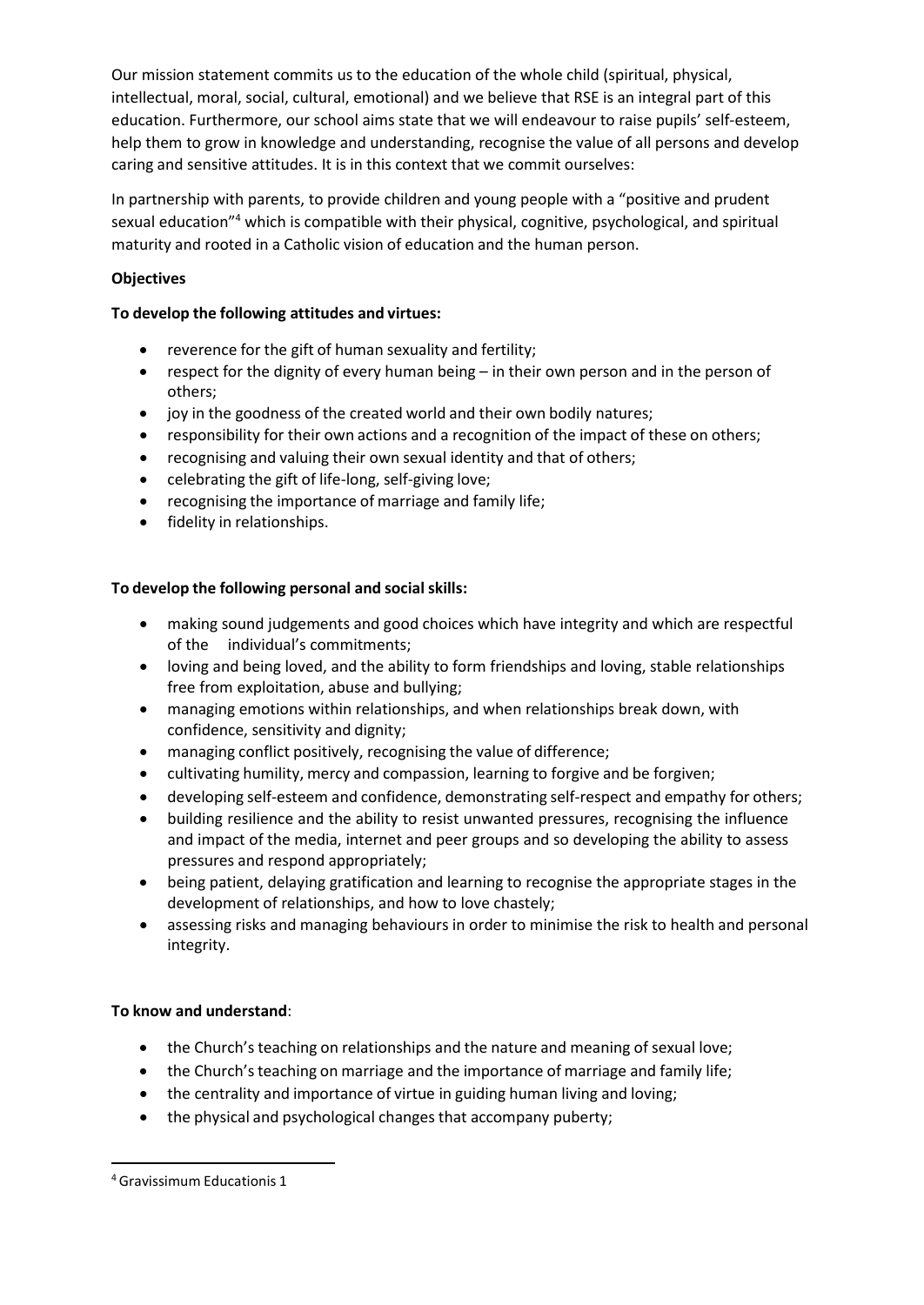- the facts about human reproduction, how love is expressed sexually and how sexual love plays an essential and sacred role in procreation;
- how to manage fertility in a way which is compatible with their stage of life, their own values and commitments, including an understanding of the difference between natural family planning and artificial contraception;
- how to keep themselves safe from sexually transmitted infections and how to avoid unintended pregnancy, including where to go for advice.

# **Outcome**s

#### **Inclusion and Differentiated Learning**

We will ensure RSE is sensitive to the different needs of individual pupils in respect to pupils' different abilities, levels of maturity and personal circumstances; for example their own sexual orientation, faith or culture and is taught in a way that does not subject pupils to discrimination. Lessons will also help children to realise the nature and consequences of discrimination, teasing, bullying and aggressive behaviours (including cyber-bullying), use of prejudice-based language and how to respond and ask for help. (In looking at these questions, it is important to draw links to the school's inclusion policy).

# **Equalities Obligations**

The Local Governing Committee have wider responsibilities under the Equalities Act 2010 and will ensure that our school strives to do the best for all of the pupils, irrespective of disability, educational needs, race, nationality, ethnic or national origin, pregnancy, maternity, sex, gender identity, religion or sexual orientation or whether they are looked after children.

#### **Broad Content of RSE**

Three aspects of RSE - attitudes and values, knowledge and understanding, and personal and social skills will be provided in three inter-related ways: the whole school / ethos dimension, a crosscurricular dimension and a specific relationships and sex curriculum.

#### **Programme/Resources**

Appendices to this policy provide further information about the programme and resources for suggested use.

Teaching strategies will include:

- establishing ground rules
- distancing techniques
- discussion
- project learning
- reflection
- experiential
- active
- brainstorming
- film & video
- group work
- role-play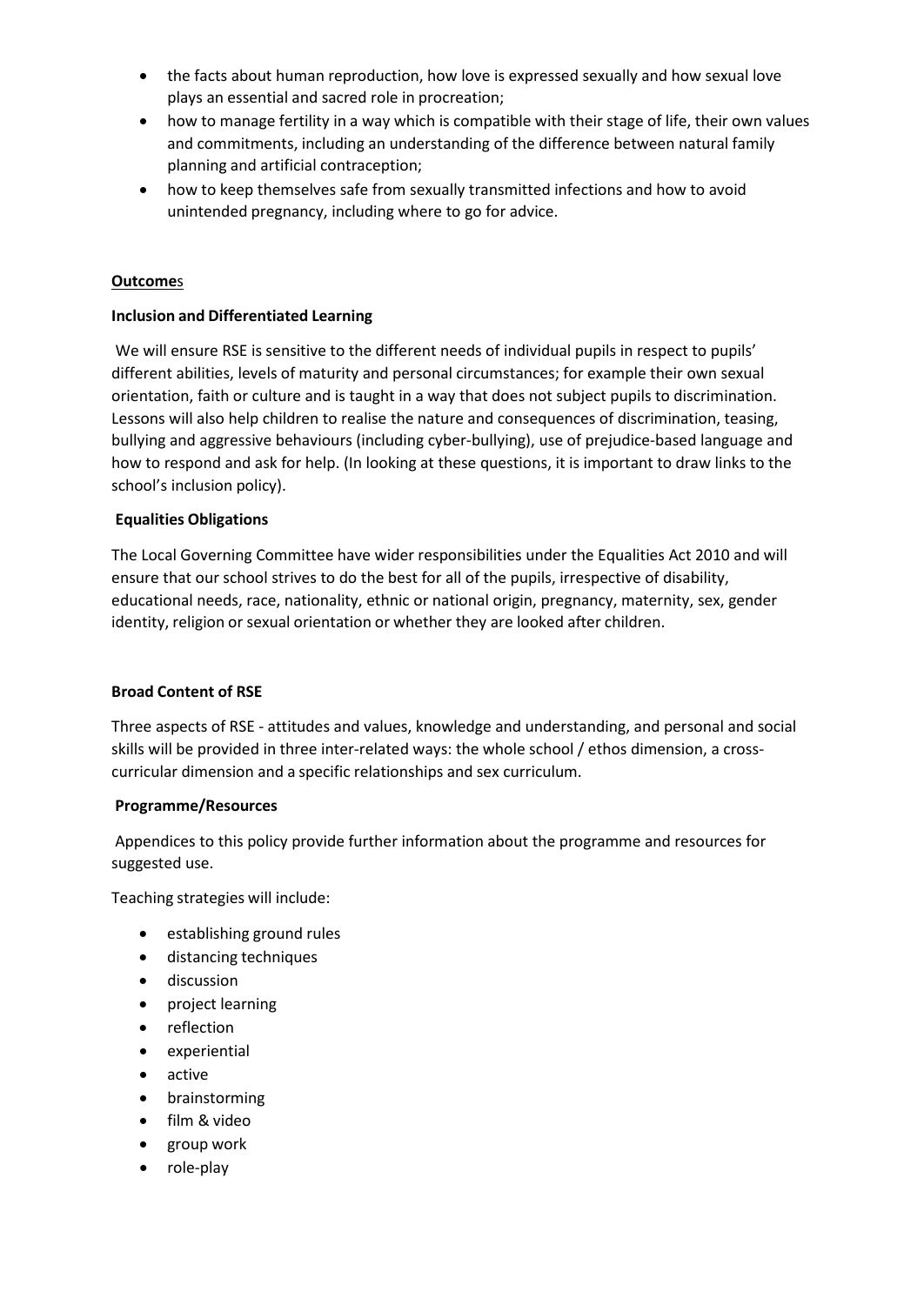- trigger drawings
- values clarification

#### (Give some details here of how pupils' learning in RSE will be assessed)

#### **Parents and Carers**

We recognise that parents and carers are the primary educators of their children. As a Catholic school, we provide the principal means by which the Church assists parents and carers in educating their children. Therefore, the school will support parents and carers by providing material to be shared with their children at home and workshops to help parents/carers to find out more. Parents/carers will be informed by letter when the more sensitive aspects of RSE will be covered in order that they can be prepared to talk and answer questions about their children's learning.

Parents continue to have the **right to withdraw** their children from RSE except in those elements which are required by the National Curriculum science orders. Should parents wish to withdraw their children they are asked to notify the school by contacting the headteacher. The school will provide support by providing material for parents to help the children with their learning.

We believe that the controlled environment of the classroom is the safest place for this curriculum to be followed. Please refer to the DfE guidance, page 17, for further details on the right to be excused from sex education (commonly referred to as the right to withdraw)

# **Balanced Curriculum**

Whilst promoting Catholic values and virtues and teaching in accordance with Church teaching, we will ensure that pupils are offered a balanced programme by providing an RSE programme that offers a range of viewpoints on issues. Pupils will also receive clear scientific information as well as covering the aspects of the law pertaining to RSE (in secondary schools/academies relating to forced-marriage, female genital mutilation, abortion, the age of consent and legislation relating to equality). Knowing about facts and enabling young people to explore differing viewpoints is not the same as promoting behaviour and is not incompatible with our school's promotion of Catholic teaching.

We will ensure that pupils have access to the learning they need to stay safe, healthy and understand their rights as individuals.

#### **Responsibility for Teaching the Programme**

Responsibility for the specific relationships and sex education programme lays with *insert name/role* of person responsible (this will also normally include relevant curriculum staff from science, religious education, physical education, RSE and PSHE.

However, all staff will be involved in developing the attitudes and values aspect of the RSE programme. They will be role models for pupils of good, healthy, wholesome relationships as between staff, other adults and pupils. They will also be contributing to the development of pupils' personal and social skills.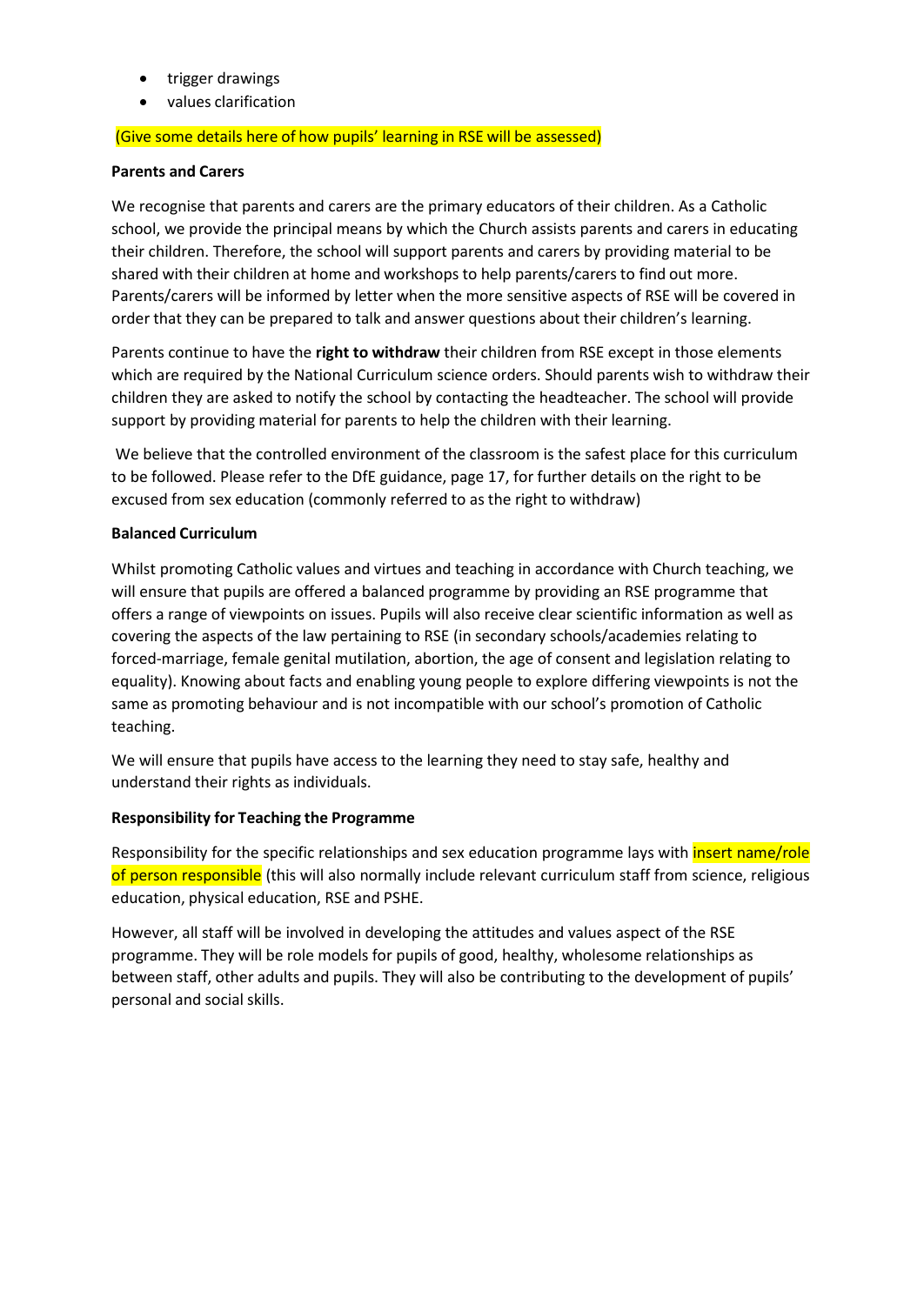# **External Visitors**

Our school will often call upon help and guidance from outside agencies and health specialists to deliver aspects of RSE. Such visits will always complement the current programme and never substitute or replace teacher led sessions. It is important that any external visitor is clear about their role and responsibility whilst they are in school delivering a session. Any visitor must adhere to our code of practice developed in line with CES guidance 'Checklist for External Speakers to Schools'[.5](#page-6-0)

Health professionals should follow the school's policies, minimising the potential for disclosures or inappropriate comments using negotiated ground rules and distancing techniques as other teachers would. They will ensure that all teaching is rooted in Catholic principles and practice.

# **Other Roles and Responsibilitiesregarding RSE**

#### **Directors**

- Draw up the RSE policy, in consultation with parents and teachers;
- Ensure that the policy is available to parents;

• Ensure that the policy is in accordance with other policies, eg, SEN, the ethos of the school and our Christian beliefs;

- Ensure that parents know of their right to withdraw their children;
- Ensure that the policy provides proper and adequate coverage of relevant National Curriculum science topics and the setting of RSE within PSHE

#### **Local Governing Committees**

• Ensure that parents know of their right to withdraw their children;

• Establish a link governor to share in the monitoring and evaluation of the programme, including resources used;

• Ensure that the policy provides proper and adequate coverage of relevant National Curriculum science topics and the setting of RSE within PSHE.

#### **Headteacher**

The Headteacher takes overall delegated responsibility for the implementation of this policy and for liaison with the Xavier Trust Board of Directors, Local Governing Committee, parents, the Diocesan Schools' Service and the Local Education Authority, also appropriate agencies.

#### **PSHE/RSE Co-ordinator**

The co-ordinator, with the headteacher, has a general responsibility for supporting other members of staff in the implementation of this policy and will provide a lead in the dissemination of the information relating to RSE and the provision of in-service training. (They may be supported by the curriculum deputy and the Designated Safeguarding Lead).

# **All Staff**

RSE is a whole school issue. All teachers have a responsibility of care; as well as fostering academic progress they should actively contribute to the guardianship and guidance of the physical, moral and spiritual well-being of their pupils. Teachers will be expected to teach RSE in accordance with the Catholic Ethos of the school. Appropriate training will be made available for all staff teaching RSE. All

<span id="page-6-0"></span><sup>5</sup> CES Checklist for External Speakers to Schools, 2016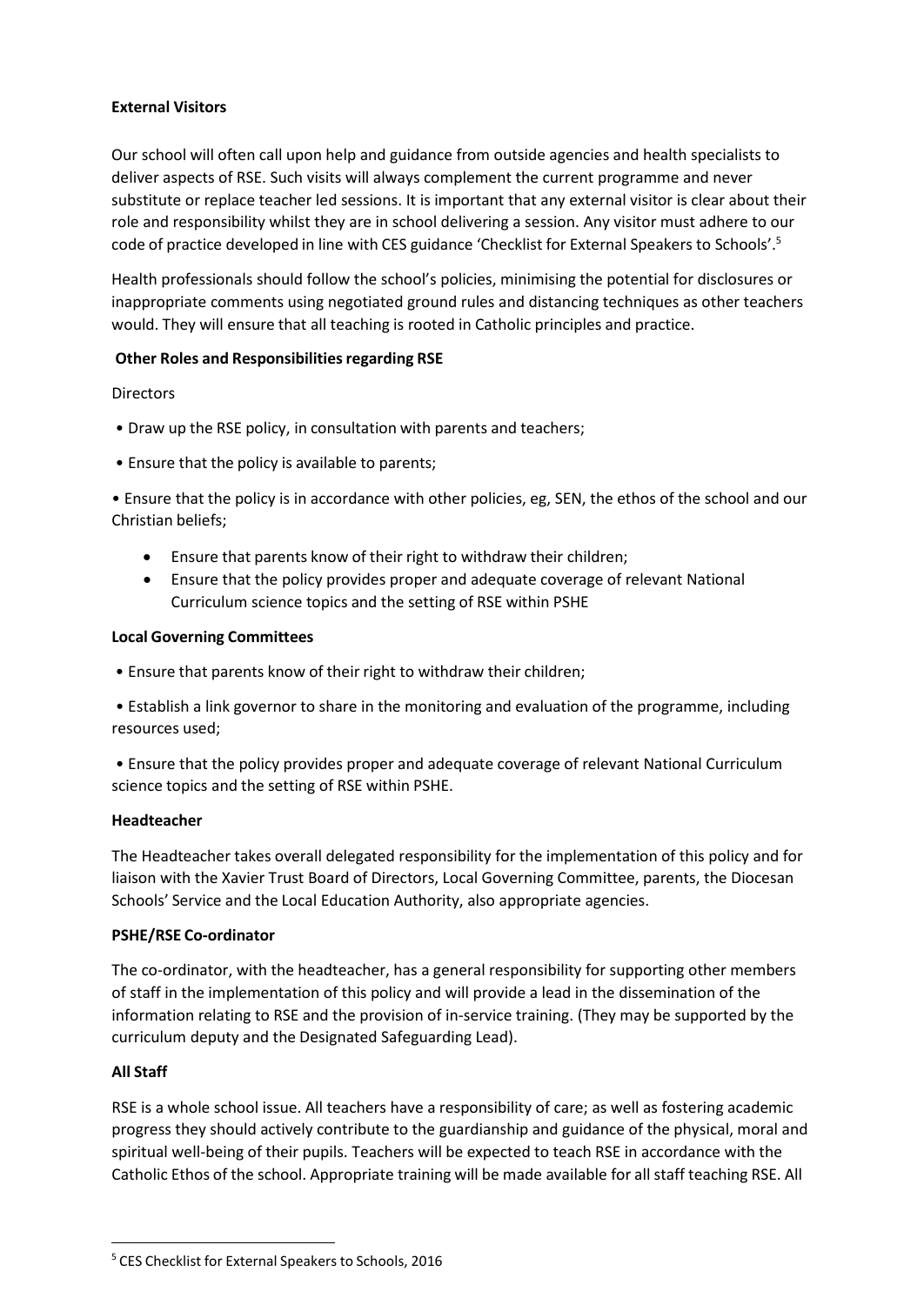staff have been included in the development of this policy and all staff should be aware of the policy and how it relates to them.

# **Relationship to other Policies and Curriculum Subjects**

This RSE policy is to be delivered as part of the PSHE framework. It includes guidelines about pupil safety and is compatible with the school's other related policy documents for Child Protection and Safeguarding.

Pupils with additional needs will receive appropriately differentiated support in order to enable them to achieve mature knowledge, understanding and skills. Teaching methods will be adapted to meet the varying needs of this group of pupils.

Learning about RSE in PSHE classes will link to/complement learning in those areas identified in the RSE audit.

#### **Children's questions**

The governors want to promote a healthy, positive atmosphere in which RSE can take place. They want to ensure that pupils can ask questions freely, be confident that their questions will be answered, and be sure that they will be free from bullying or harassment from other children and young people.

# **Controversial or Sensitive issues**

There will always be sensitive or controversial issues in the field of RSE. These may be matter of maturity, of personal involvement or experience of children, of disagreement with the official teaching of the Church, of illegal activity or other doubtful, dubious or harmful activity. The governors believe that children are best-educated and protected from harm and exploitation by discussing such issues openly within the context of the RSE programme. The use of ground rules, negotiated between teachers and pupils, will help to create a supportive climate for discussion. (See also DFE Statutory Guidance: Relationships Education, Relationships and Sex Education (RSE) and Health Education, Managing difficult questions, Page 23 for more detail).

Some questions may raise issues which it would not be appropriate for teachers to answer during ordinary class time, for example where a child or young person's questions hints at abuse, are deliberately tendentious, or are of a personal nature.

#### **Supporting children and young people who are at risk**

Children will also need to feel safe and secure in the environment in which RSE takes place. Effective RSE will provide opportunities for discussion of what is and is not appropriate in relationships. Such discussion may well lead to disclosure of a safeguarding issue. Teachers will need to be aware of the needs of their pupils and not let any fears and worries go unnoticed. Where a teacher suspects that a child or young person is a victim of or is at risk of abuse they are required to follow the school's child protection and safeguarding policy and immediately inform the designated safeguarding lead.

#### **Confidentiality and Advice**

All Directors, all governors, all teachers, all support staff, all parents and all pupils must be made aware of this policy, particularly as it relates to issues of advice and confidentiality.

All lessons, especially those in the RSE programme, will have the best interests of pupils at heart, enabling them to grow in knowledge and understanding of relationships and sex, developing appropriate personal and social skills and becoming appreciative of the values and attitudes, which underpin the Christian understanding of what it means to be fully human.